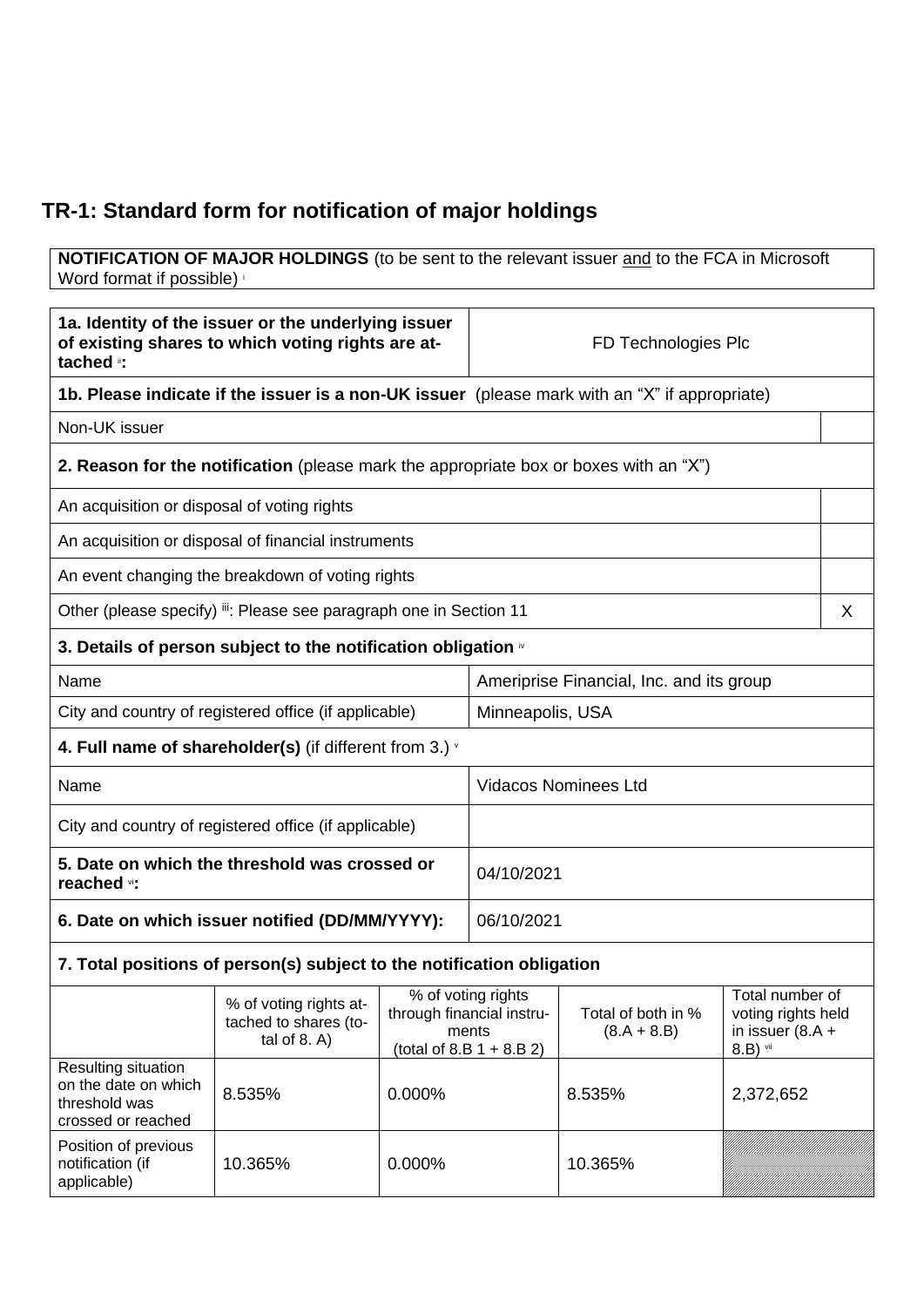## **8. Notified details of the resulting situation on the date on which the threshold was crossed or reached** viii

**A: Voting rights attached to shares**

| Class/type of<br>shares<br>ISIN code (if possible) | Number of voting rights ix |                               | % of voting rights        |                               |
|----------------------------------------------------|----------------------------|-------------------------------|---------------------------|-------------------------------|
|                                                    | <b>Direct</b><br>(DTR5.1)  | <b>Indirect</b><br>(DTR5.2.1) | <b>Direct</b><br>(DTR5.1) | <b>Indirect</b><br>(DTR5.2.1) |
| GB003147770                                        | 194                        | 2,372,458                     | 0.001%                    | 8.534%                        |
|                                                    |                            |                               |                           |                               |
|                                                    |                            |                               |                           |                               |
| <b>SUBTOTAL 8. A</b>                               | 2,372,652                  |                               | 8.535%                    |                               |

| B 1: Financial Instruments according to DTR5.3.1R (1) (a) |                               |                                          |                                                                                                        |                    |
|-----------------------------------------------------------|-------------------------------|------------------------------------------|--------------------------------------------------------------------------------------------------------|--------------------|
| Type of financial in-<br>strument                         | <b>Expiration</b><br>date $x$ | Exercise/<br><b>Conversion Period xi</b> | <b>Number of voting rights</b><br>that may be acquired if<br>the instrument is<br>exercised/converted. | % of voting rights |
|                                                           |                               |                                          |                                                                                                        |                    |
|                                                           |                               |                                          |                                                                                                        |                    |
|                                                           |                               |                                          |                                                                                                        |                    |
|                                                           |                               | <b>SUBTOTAL 8. B 1</b>                   |                                                                                                        |                    |

| B 2: Financial Instruments with similar economic effect according to DTR5.3.1R (1) (b) |                               |                                               |                                                     |                            |                    |
|----------------------------------------------------------------------------------------|-------------------------------|-----------------------------------------------|-----------------------------------------------------|----------------------------|--------------------|
| <b>Type of financial</b><br>instrument                                                 | <b>Expiration</b><br>date $x$ | Exercise/<br><b>Conversion Pe-</b><br>riod xi | <b>Physical or</b><br>cash<br><b>Settlement</b> xii | Number of<br>voting rights | % of voting rights |
|                                                                                        |                               |                                               |                                                     |                            |                    |
|                                                                                        |                               |                                               |                                                     |                            |                    |
|                                                                                        |                               |                                               |                                                     |                            |                    |
|                                                                                        |                               |                                               | <b>SUBTOTAL</b><br>8.B.2                            |                            |                    |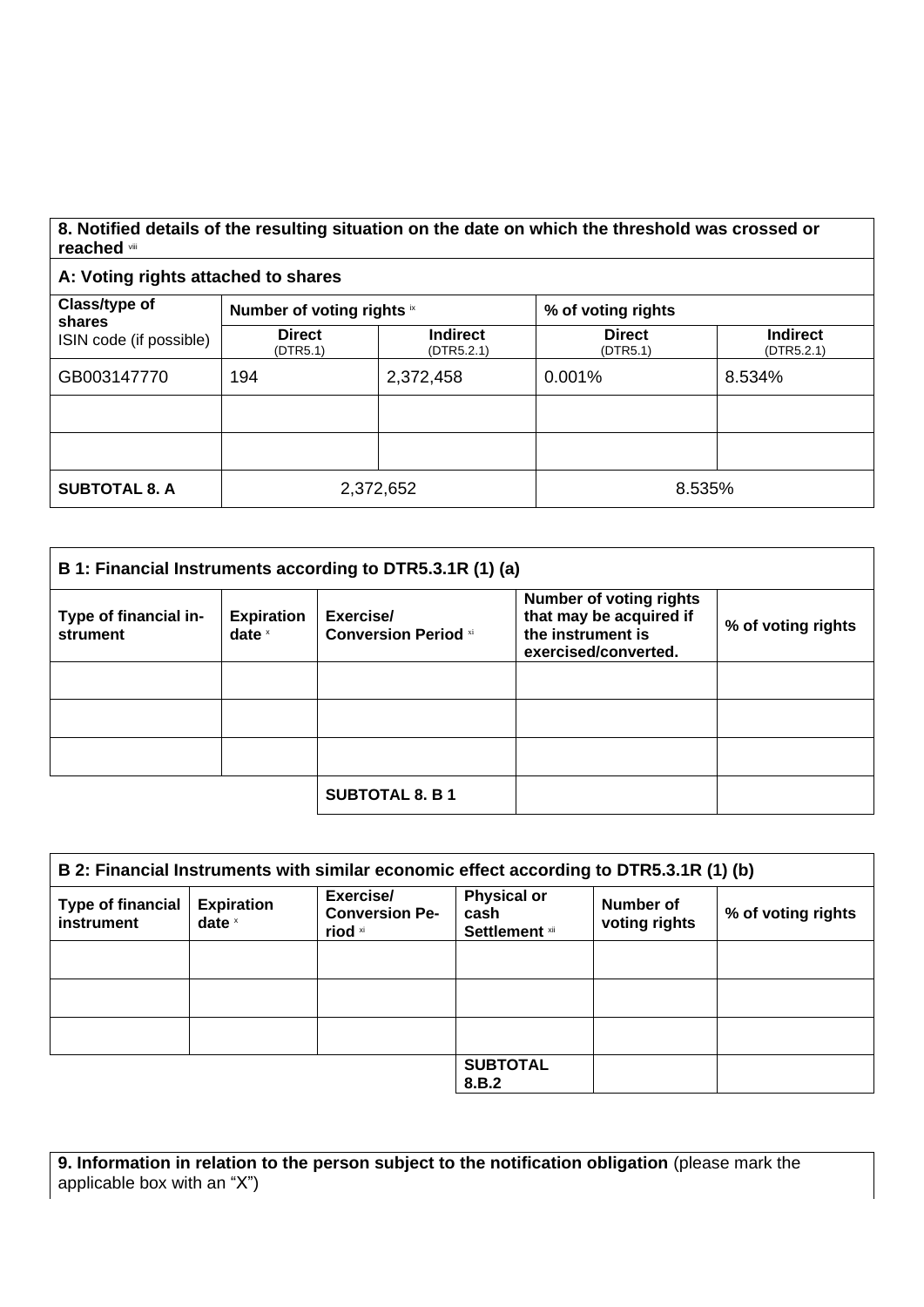| Person subject to the notification obligation is not controlled by any natural person or legal entity and does not<br>control any other undertaking(s) holding directly or indirectly an interest in the (underlying) issuer xill                     |                                                                                     |                                                                                                                        |                                                                                |  |
|-------------------------------------------------------------------------------------------------------------------------------------------------------------------------------------------------------------------------------------------------------|-------------------------------------------------------------------------------------|------------------------------------------------------------------------------------------------------------------------|--------------------------------------------------------------------------------|--|
| Full chain of controlled undertakings through which the voting rights and/or the<br>financial instruments are effectively held starting with the ultimate controlling natural person or legal entity<br>(please add additional rows as necessary) xiv |                                                                                     |                                                                                                                        |                                                                                |  |
| Name xv                                                                                                                                                                                                                                               | % of voting rights if it<br>equals or is higher<br>than the notifiable<br>threshold | % of voting rights<br>through financial in-<br>struments if it equals<br>or is higher than the<br>notifiable threshold | Total of both if it<br>equals or is higher<br>than the notifiable<br>threshold |  |
| Ameriprise Financial,<br>Inc.                                                                                                                                                                                                                         | %                                                                                   | $\%$                                                                                                                   | %                                                                              |  |
| <b>TAM UK International</b><br><b>Holdings Limited</b>                                                                                                                                                                                                | $\%$                                                                                | $\frac{0}{0}$                                                                                                          | %                                                                              |  |
| <b>Threadneedle Asset</b><br><b>Management Oversight</b><br>Limited                                                                                                                                                                                   | $\%$                                                                                | $\frac{0}{0}$                                                                                                          | %                                                                              |  |
| Ameriprise International<br><b>Holdings GmbH</b>                                                                                                                                                                                                      | %                                                                                   | %                                                                                                                      | $\%$                                                                           |  |
| Threadneedle Asset<br><b>Management Holdings</b><br>Sarl                                                                                                                                                                                              | $\%$                                                                                | $\frac{0}{0}$                                                                                                          | %                                                                              |  |
| <b>Threadneedle Holdings</b><br>Limited                                                                                                                                                                                                               | $\%$                                                                                | $\%$                                                                                                                   | $\%$                                                                           |  |
| TAM UK Holdings Lim-<br>ited                                                                                                                                                                                                                          | %                                                                                   | %                                                                                                                      | $\%$                                                                           |  |
| <b>Threadneedle Asset</b><br><b>Management Holdings</b><br>Limited                                                                                                                                                                                    | %                                                                                   | $\%$                                                                                                                   | $\%$                                                                           |  |
| <b>TC Financing Limited</b>                                                                                                                                                                                                                           | %                                                                                   | $\%$                                                                                                                   | %                                                                              |  |
| <b>Threadneedle Asset</b><br><b>Management Limited</b>                                                                                                                                                                                                | 8.535%                                                                              | %                                                                                                                      | 8.535%                                                                         |  |

| <b>10.</b> In case of proxy voting, please identify: |     |  |
|------------------------------------------------------|-----|--|
| Name of the proxy holder                             | N/A |  |
| The number and % of voting rights held               | N/A |  |
| The date until which the voting rights will be held  | N/A |  |

## **11. Additional information** xvi